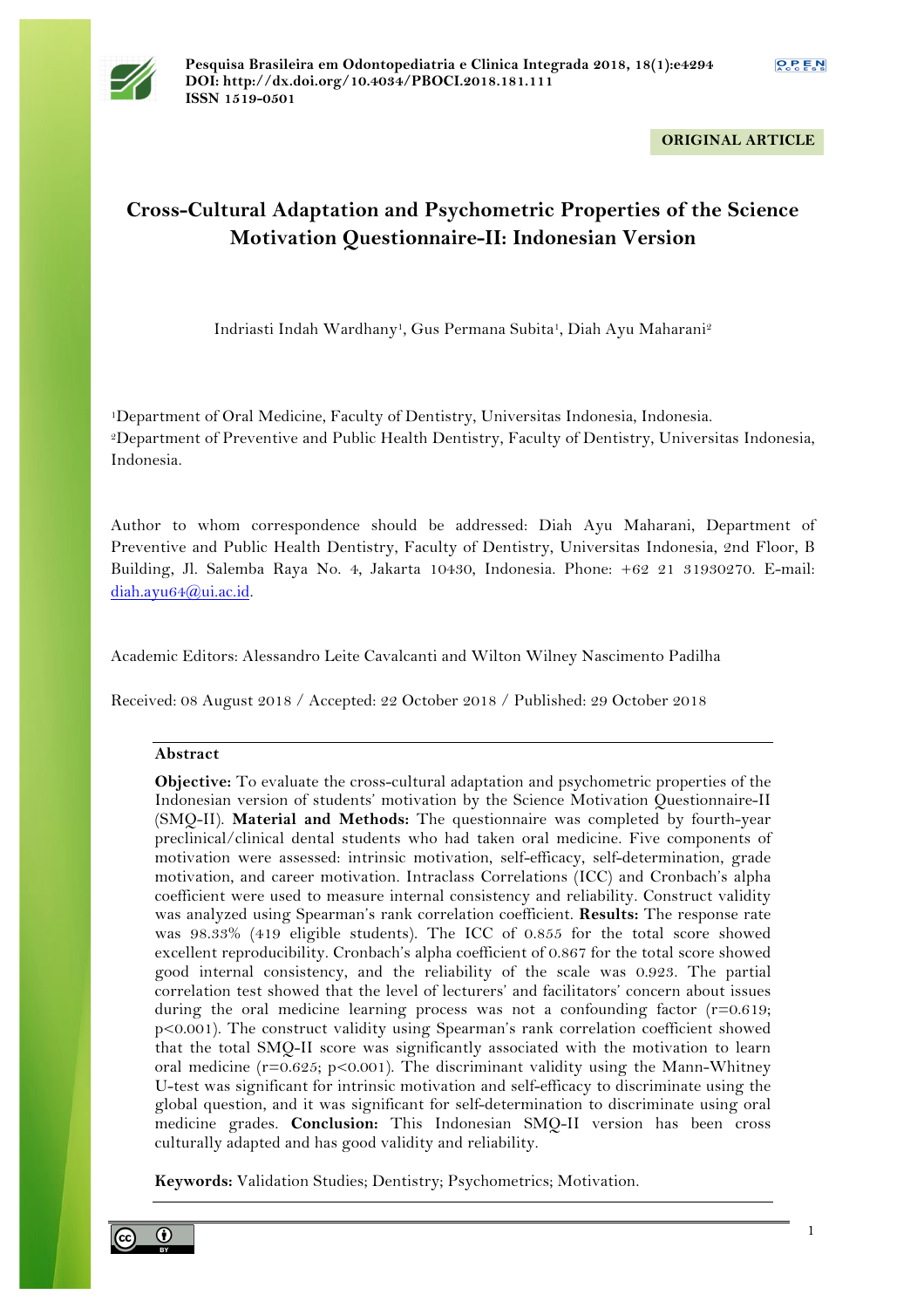#### **Introduction**

Motivation, or an attitude that encourages people to act in a particular way, is difficult to measure because the construct contains several latent variables  $\lceil 1,2 \rceil$ . Researchers have defined motivation as the alignment of an individual's energy and drive to learn, work effectively, and achieve his or her full potential [3,4]. The importance of motivation has recently been receiving increasing attention in medical and dental education research [5-7], but this topic has long been of interest to researchers in general education [6]. A number of studies have proved that motivation is reflected in students' performance, including their cognitive, emotional, and behavioral engagement in certain activities. It is also believed that students' physical and cognitive performance will increase along with increasing motivation, which will ultimately have an impact on their learning and achievement in a domain [8-11]. Student motivation has been reported to be affected by several factors such as gender, academic achievement, and career motivation  $\lceil 12-14 \rceil$ .

Motivation is often divided into intrinsic and extrinsic types. Intrinsic motivation is present when a student finds the learning activity enjoyable and interesting. By contrast, extrinsic motivation is related to the rewards earned and the punishments avoided by performing well in a learning activity [1,15]. Because motivation is understood as a series of interactions among environmental, behavioral, and personal characteristics [15], the student learning process is most effective when it adopts self-regulation as an expected learning behavior [16]. Motivation is strongly related to self-determination, which refers to students' belief that they have some control and choice in their learning activity [1,17]. Self-efficacy, which refers to students' belief that they can achieve a desired result in certain domains, also plays an important role in the learning activity [18,19].

A number of instruments have been developed to measure student motivation toward learning, such as the Motivated Strategies for Learning Questionnaire [20], the Science Motivation Questionnaire (SMQ) [21], which was initially used to assess undergraduate students' motivation in science subjects, and the Students' Motivation Towards Science Learning Questionnaire [22]. SMQ-II, which is the updated version of SMQ, is used widely and has been translated into several languages [8,23,24]. As previously noted [21], researchers can also use this questionnaire by replacing the word "science" with any subject under study  $\lceil 22.24 \rceil$ .

Oral medicine is described as "a specialized discipline within dentistry that focuses on the provision of dental care for medically complex patients, and the diagnosis and management of medical disorders involving the mouth, jaws, and salivary glands" [25]. This subject is an integral part of the dental curriculum at Universitas Indonesia as well as in other countries [26]. To fulfill the minimal requirements for general dentistry as established by the Indonesian Dental Council, the oral medicine education process involves learning several prior basic and clinical dental or medical sciences, including oral pathology, oral biology, and intermediate medical sciences. The preclinical year of oral medicine study at Universitas Indonesia includes the application of active learning theory using a problem-based learning (PBL) process: laboratory practice of many sciences related to

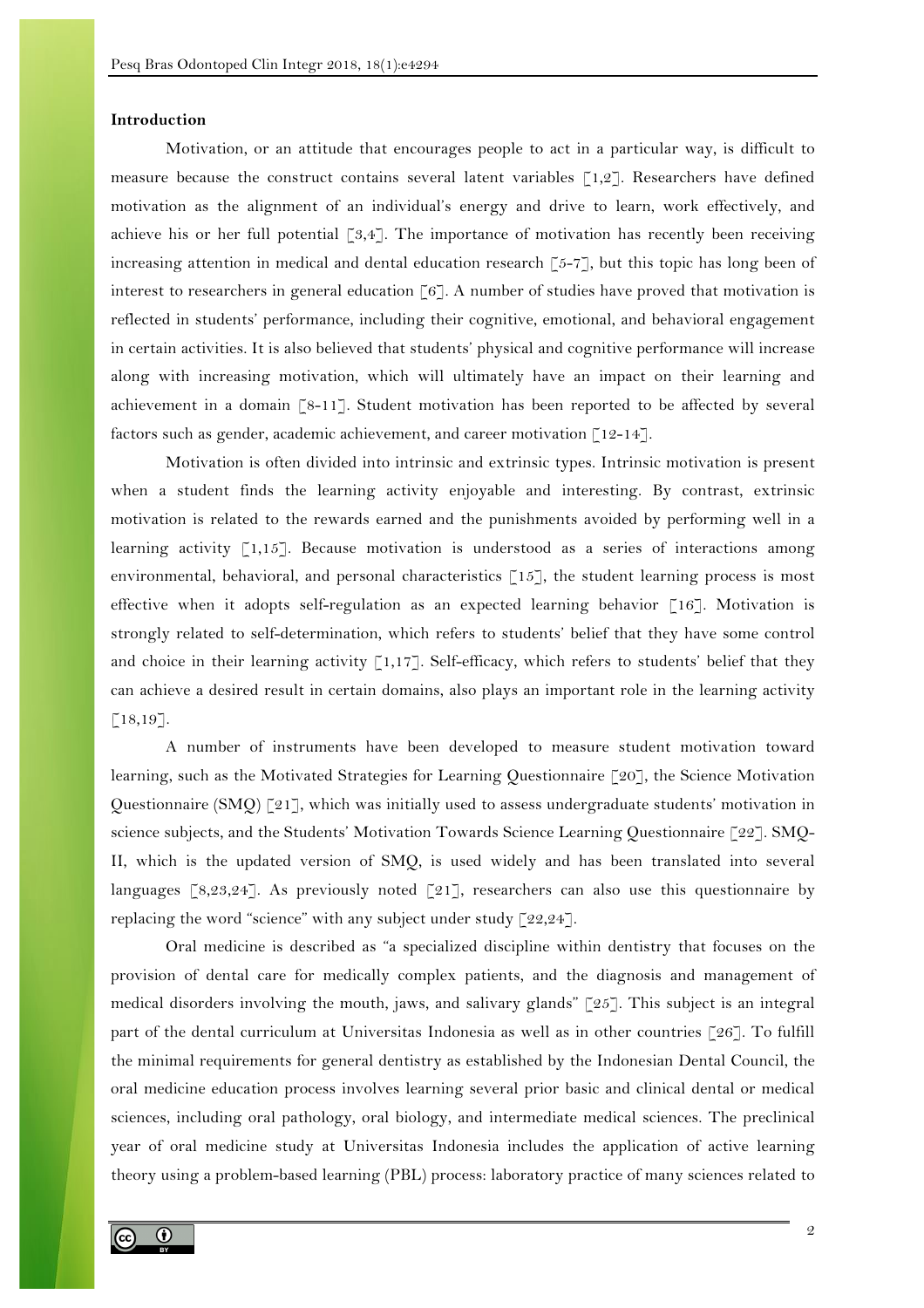oral disease (such as oral pathology), and oral medicine skills labs that resemble real dental clinic situations using simulated patients. Because of its complexity, oral medicine is taught in the last preclinical year of dental studies. Dental students frequently perceive oral medicine as an abstract subject and find it challenging to relate the subject taught in the preclinical year to practice. Nevertheless, during the clinical years, students are qualified to diagnose and treat oral medicine patients if they have individually performed full examinations of at least four oral medicine patients with a passing grade under individual supervision from the academic staff in the Department of Oral Medicine [27].

An oral soft tissue examination is a common activity in oral medicine that is performed during the first dental visit and in all subsequent visits [28,29]. It is not a time-consuming procedure, and simple, standard dental examination equipment is used. Because oral soft tissue lesions can range in severity from normal or mild to life threatening and can even be cancerous or precancerous [26,30], an oral clinical examination should be performed only by trained and responsible healthcare professionals. Gaining detailed knowledge and an in-depth understanding of lesions requires extensive training and experience  $\lceil 25,26 \rceil$ . At our dental school, the staff has observed that students in their clinical years often have difficulty in detecting and diagnosing oral soft tissue lesions.

Motivation plays a significant role in one's commitment to learning a certain subject. Within the discipline of oral medicine, motivation might be correlated with students' ability to detect and diagnose oral soft tissue lesions [1,8]. Nonetheless, a valid and reliable instrument to measure dental students' motivation is still limited. Therefore, this study aimed to observe the cross-cultural adaptability and psychometric properties of the Indonesian version of SMQ-II as a measurement of Indonesian dental students' motivation to learn oral medicine, as well as the impact of their motivation on learning oral medicine. It also aimed to evaluate the motivational component profiles of dental students studying oral medicine by using a validated questionnaire  $[21,24]$ .

# **Material and Methods**

#### Participants

SMQ-II was completed by fourth-year preclinical and clinical dental students at the Faculty of Dentistry, Universitas Indonesia. The dentistry preclinical years at Universitas Indonesia consist of four years followed by two clinical years.

The fourth-year preclinical dental students included in this study had already taken oral medicine as an integrated subject during that academic year, and they had already been graded on their examination of at least one oral medicine patient. The students did not receive extra credit or compensation for participating in the study, but they were informed that their participation would help improve strategies to enhance learning in oral medicine. Their final performance grade, in either their preclinical or their clinical year, recorded in the oral medicine course was also used as a variable in the study.

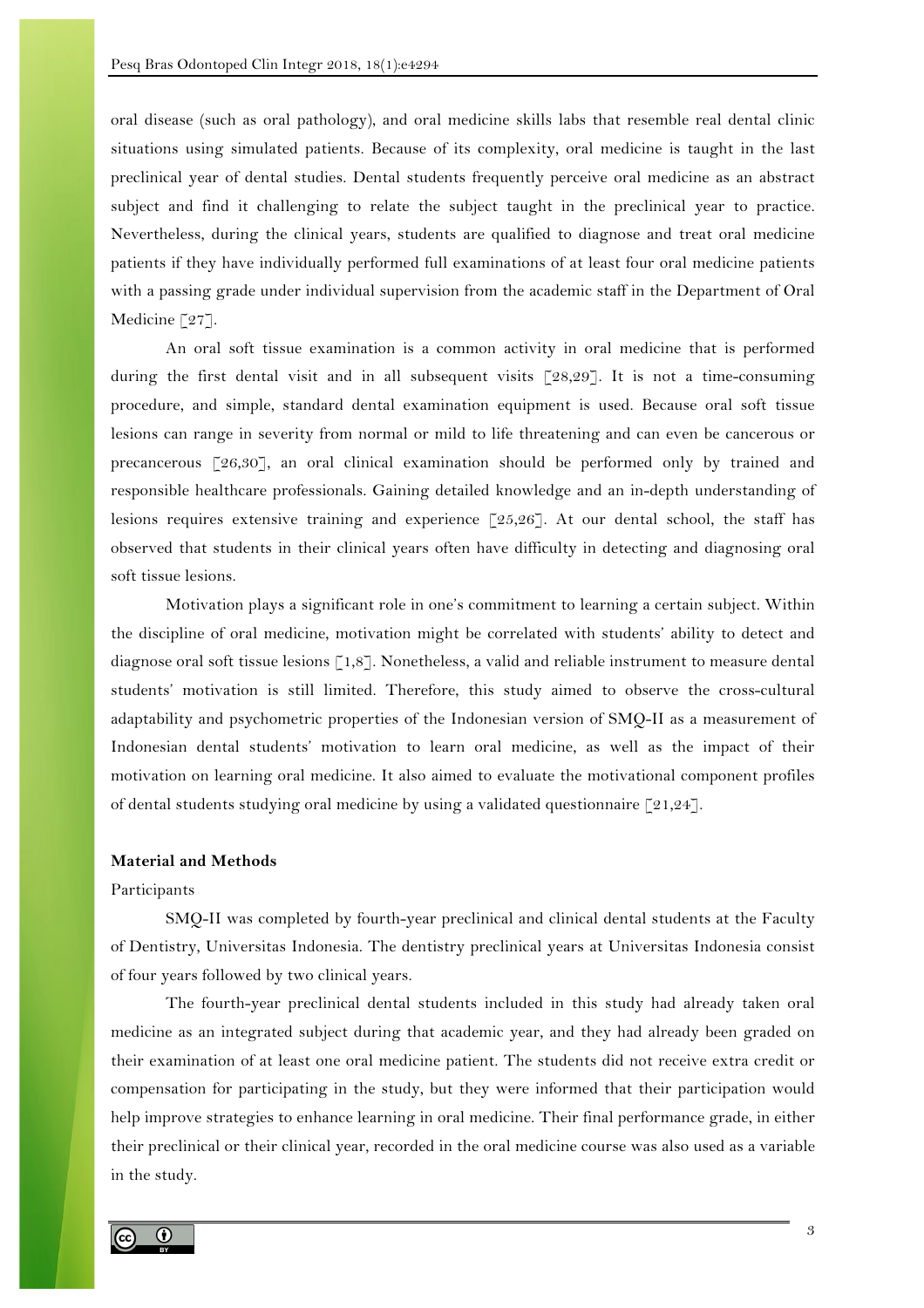Data Collection

All participants completed the Indonesian version of SMQ-II, which was originally developed in English and the backward translation was authorized by the author [24]. This questionnaire contains five questions that each have five components of motivation: intrinsic motivation (questions 1, 3, 12, 17, and 19); self-efficacy (questions 9, 14, 15, 18, and 21); selfdetermination (questions 5, 6, 11, 16, and 22); grade motivation (questions 2, 4, 8, 20, and 24); and career motivation (questions 7, 10, 13, 23, and 25). Answers are given on a five-point Likert scale (0 = never; 1 = rarely; 2 = sometimes; 3 = often;  $4 =$  always); thus, the possible total score, representing the sum of all answers, ranges between 0 and 100. Similarly, the score for each domain of MQ-II is calculated as the sum of the answers to the five questions within that domain. Additionally, two questions were included regarding the level of content expertise and students' belief that the level of content expertise and tutors' concern for effective instruction in oral medicine might interfere with construct validity as confounding factors. This was based on previous literature that described the important role of tutors/facilitators in PBL, which is to encourage and motivate students during a problem-solving group discussion [31-33].

Because the instrument can be readily adapted to specific disciplines by replacing the word "science" in each item with the name of the discipline of interest [16], we replaced "science" with "oral medicine" throughout the questionnaire. As SMQ-II was administered in native Indonesian, a back-translation process was used according to the guidelines of translation for the cross-cultural adaptation process [34,35]. In addition, the instrument was assessed by a panel of experts who volunteered to ensure that the items were clearly worded and contained no ambiguous declarative statements. The panel of experts agreed to change the word "project" to "assignment" because the term "project" is not familiar in Indonesian. They also ensured that the items were representative of the target subject. The panel of experts consisted of oral medicine professionals with 30, 10, and 5 years of experience in oral medicine education.

As a pilot study, 25 students randomly selected as representative of the present study's participants were asked to complete the Indonesian version of SMQ-II following its review by the oral medicine experts and to comment on each item, after which they participated in a group discussion. This pilot study was used to analyze the test and retest reliability. The finalized questionnaire was self-administered using Google Forms, with each student limited to one attempt. Permission to use the questionnaire was obtained via the SMQ-II website hosted by the University of Georgia at http://www.coe.uga.edu/smq/ [24].

Data Analysis

To measure internal consistency and reliability it was used a set of scores (Intraclass Correlations (ICCs) and Cronbach's alpha coefficient. Construct validity was analyzed using Spearman's rank correlation coefficient. The Mann-Whitney U-test was used to determine whether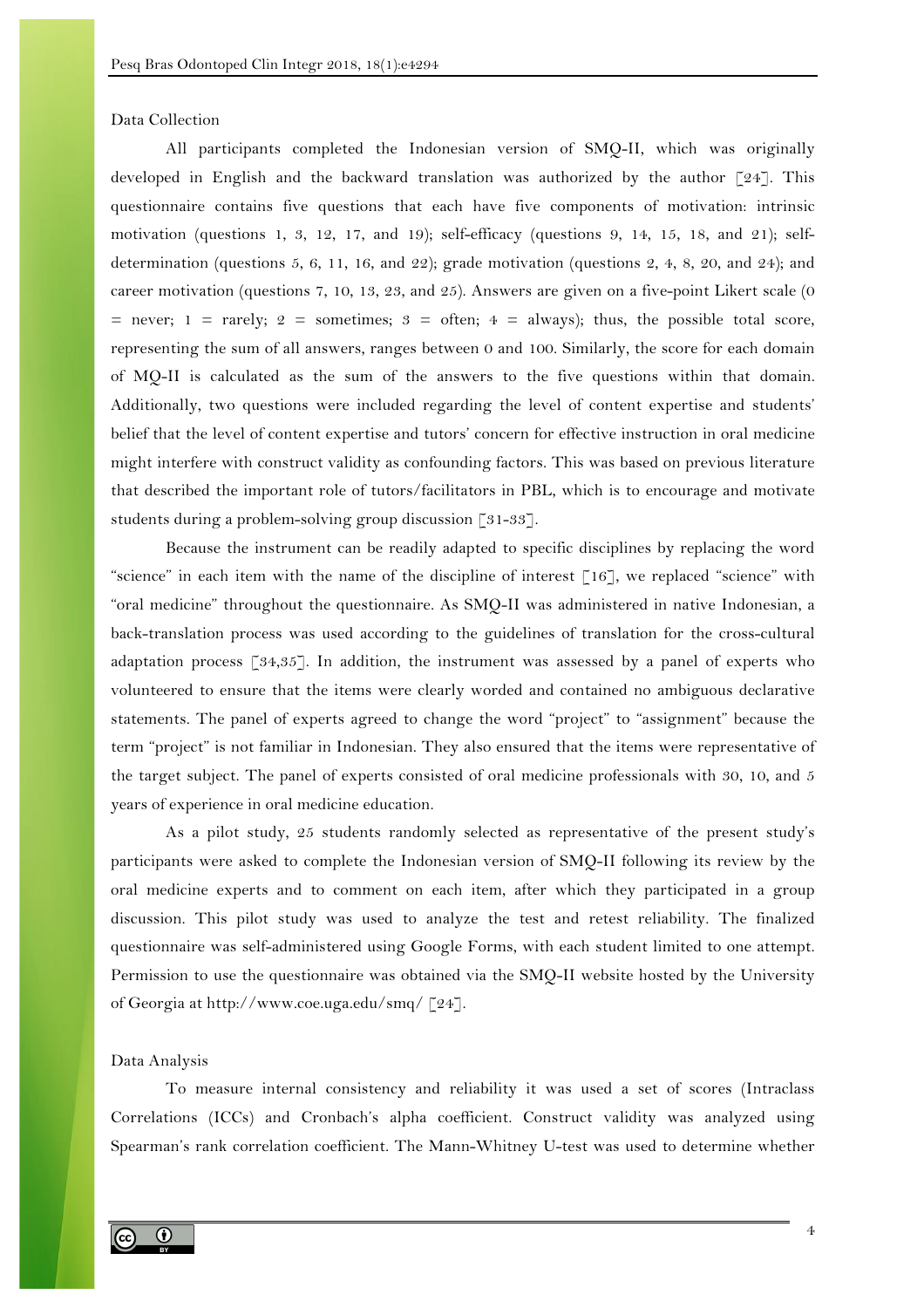the SMQ-II items could discriminate between those who were learning oral medicine effectively and those who were struggling in the course.

### Ethical Aspects

The study was approved by the Ethics and Research Committee of the Faculty of Dentistry (No. 25/Ethical Approval/FKGUI/IV/2017). All participants provided informed consent.

# **Results**

Of the 433 clinical students enrolled in their fourth preclinical year and clinical years at the time of the study, 14 were excluded because they had not yet examined any oral medicine patients. Of the 419 eligible students, 412 provided informed consent and completed the questionnaire, with a response rate of 98.3%. Face validity and test-retest reliability were verified with the 25 students who participated in the pilot study. For the five components of motivation, the intraclass correlations (ICCs) were 0.817 for intrinsic motivation, 0.761 for self-efficacy, 0.864 for self-determination, 0.764 for grade motivation, and 0.875 for career motivation. The total ICC score was 0.855. These results indicated excellent reproducibility. Cronbach's alpha coefficient for the total score was 0.867, indicating good internal consistency. Table 1 shows the sociodemographics and characteristics of the student sample; most were female (87.1%) aged between 21 and 23 years.

| Table 1. Sociodemographics and characteristics of the student sample $(n = 412)$ .<br><b>Variables</b> | N(%       | Mean (SD)            |
|--------------------------------------------------------------------------------------------------------|-----------|----------------------|
| Gender                                                                                                 |           |                      |
| Female                                                                                                 | 359(87.1) |                      |
| Male                                                                                                   | 53 (12.9) |                      |
| Age (in Years)                                                                                         |           |                      |
| 19 to 28                                                                                               |           | $22.58 \ (\pm 1.60)$ |
| Study Year                                                                                             |           |                      |
| 4th year preclinical                                                                                   | 107(26.0) |                      |
| Clinical years                                                                                         | 305(74.0) |                      |

The reliability of the scale was 0.923, as determined by Cronbach's alpha coefficient. The mean score and internal consistency for all questions and each component of motivation are shown in Table 2.

| Table 2, Item characteristics and rehability analysis for each motivation component, |       |           |                  |  |
|--------------------------------------------------------------------------------------|-------|-----------|------------------|--|
| Characteristics                                                                      | Mean  | <b>SD</b> | Cronbach's alpha |  |
| <b>Total Score</b>                                                                   | 2.670 | 0.459     | 0.923            |  |
| Intrinsic Motivation                                                                 | 2.462 | 0.553     | 0.781            |  |
| Self-Efficacy                                                                        | 2.379 | 0.599     | 0.847            |  |
| Self-Determination                                                                   | 2.755 | 0.564     | 0.826            |  |
| Grade Motivation                                                                     | 2.904 | 0.604     | 0.792            |  |
| Career Motivation                                                                    | 2.832 | 0.631     | 0.852            |  |
|                                                                                      |       |           |                  |  |

**Table 2. Item characteristics and reliability analysis for each motivation component.** 

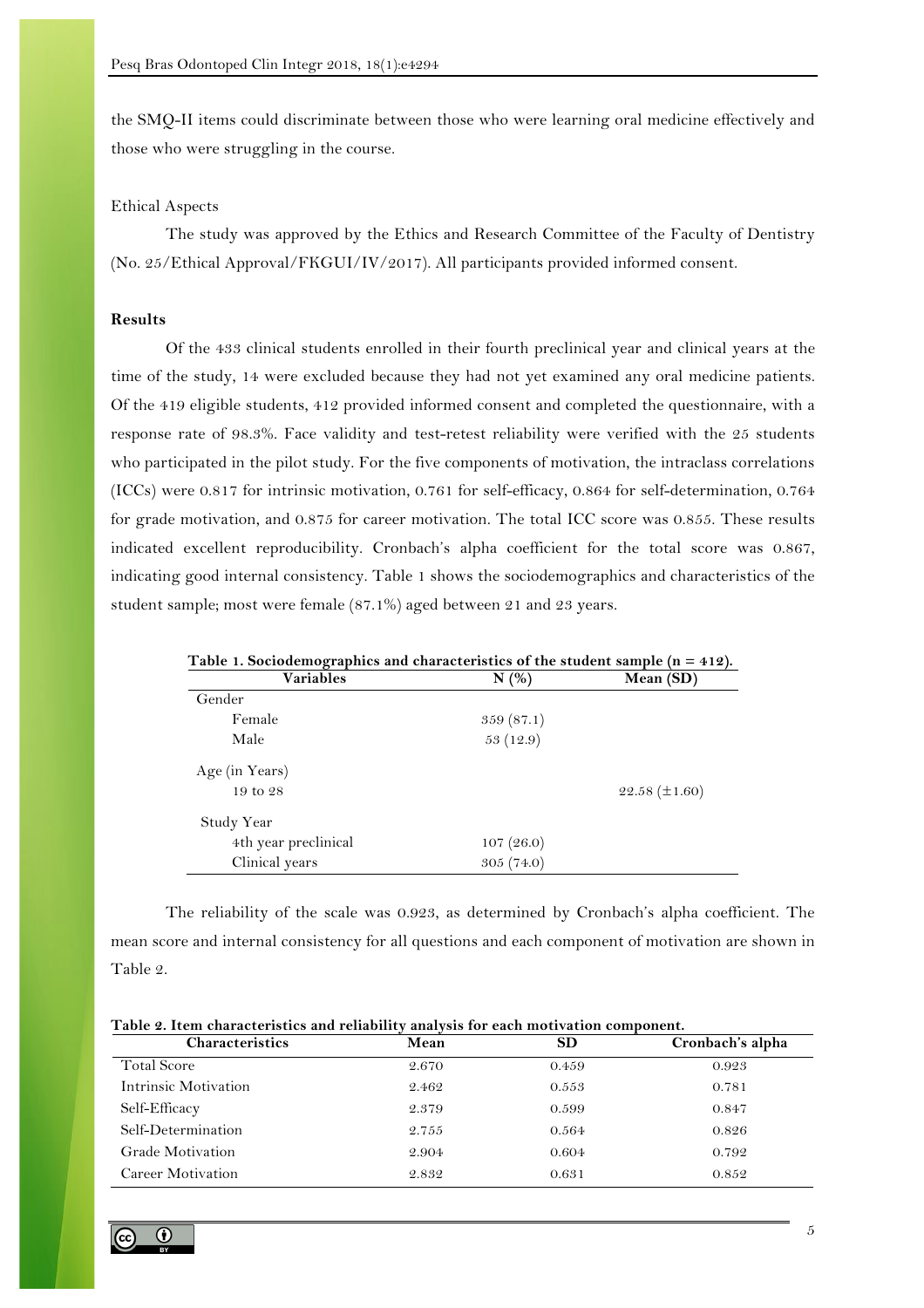The panel of experts who reviewed the questionnaire before its administration indicated their belief that the level of content expertise and tutors' concern for effective instruction in oral medicine might interfere with construct validity as confounding factors. To ensure that these items were not confounding factors, a partial correlation test was conducted to examine the correlation between answers (on a five-point Likert scale) to the question "I am motivated to learn oral medicine" and SMQ-II total score, while controlling for the level of content expertise and tutors' concern. The partial correlation test showed that the level of content expertise and tutors' concern about issues arising during the oral medicine learning process was not a confounding factor  $(r = 0.619; p = 0.00)$ . Construct validity was analyzed using Spearman's rank correlation coefficient. The analysis showed that the SMQ-II total score was significantly associated with motivation to learn oral medicine ( $r =$  $0.625$ ; p = 0.00).

The Mann-Whitney U-test was used to determine whether the SMQ-II items could discriminate between those who were learning oral medicine effectively and those who were struggling in the course. All participants were asked to answer either "yes" or "no" to the following question: "I have a good grade in oral medicine." In addition, the actual oral medicine grades of all students were recorded and classified as either passing or failing. As shown in Table 3, intrinsic motivation and self-efficacy were significant discriminants with regard to the above-mentioned question, and self-determination was a significant discriminant with regard to actual grades. The mean factor-based scale score in Table 4 shows that grade motivation has the highest scores in motivating students to learn oral medicine.

| Characteristics      | Median            | Good Grade in Oral Medicine | <b>Oral Medicine Grades</b> |
|----------------------|-------------------|-----------------------------|-----------------------------|
|                      | (min-max)         | p-value*                    | $p-value*$                  |
| <b>Total Score</b>   | $2.64(1.0-4.0)$   | 0.063                       | 0.104                       |
| Intrinsic Motivation | $2.40(0.4-4.0)$   | 0.005                       | 0.546                       |
| Self-Efficacy        | $2.40(0.4 - 4.0)$ | 0.000                       | 0.275                       |
| Self-Determination   | $2.80(1.0-4.0)$   | 0.684                       | 0.026                       |
| Grade Motivation     | $3.00(0.8-4.0)$   | 0.150                       | 0.402                       |
| Career Motivation    | $2.80(1.0-4.0)$   | 0.931                       | 0.259                       |

**Table 3. Discriminant validity of Science Motivation Questionnaire-II.**

\*Measured by the Mann-Whitney U-test.

|                         | Tuble 1. Descriptive statistics of bing in search (min. | $\mathbf{v}$ . III. $\mathbf{v}$<br>---- |
|-------------------------|---------------------------------------------------------|------------------------------------------|
| <b>Characteristics</b>  | Mean                                                    | SD                                       |
| Intrinsic Motivation    | 12.31                                                   | 2.77                                     |
| Self-Efficacy           | 11.90                                                   | 2.99                                     |
| Self-Determination      | 13.78                                                   | 2.82                                     |
| <b>Grade Motivation</b> | 14.52                                                   | 3.02                                     |
| Career Motivation       | 14.16                                                   | 3.15                                     |

Table 4. Descriptive statistics of SMO-II scales ( $\min$  = 0,  $\max$  =  $90: n = 419$ )

### **Discussion**

This study documented the cross-cultural adaptation and psychometric properties of the Indonesian version of SMQ-II and validated its use in measuring Indonesian dental students'

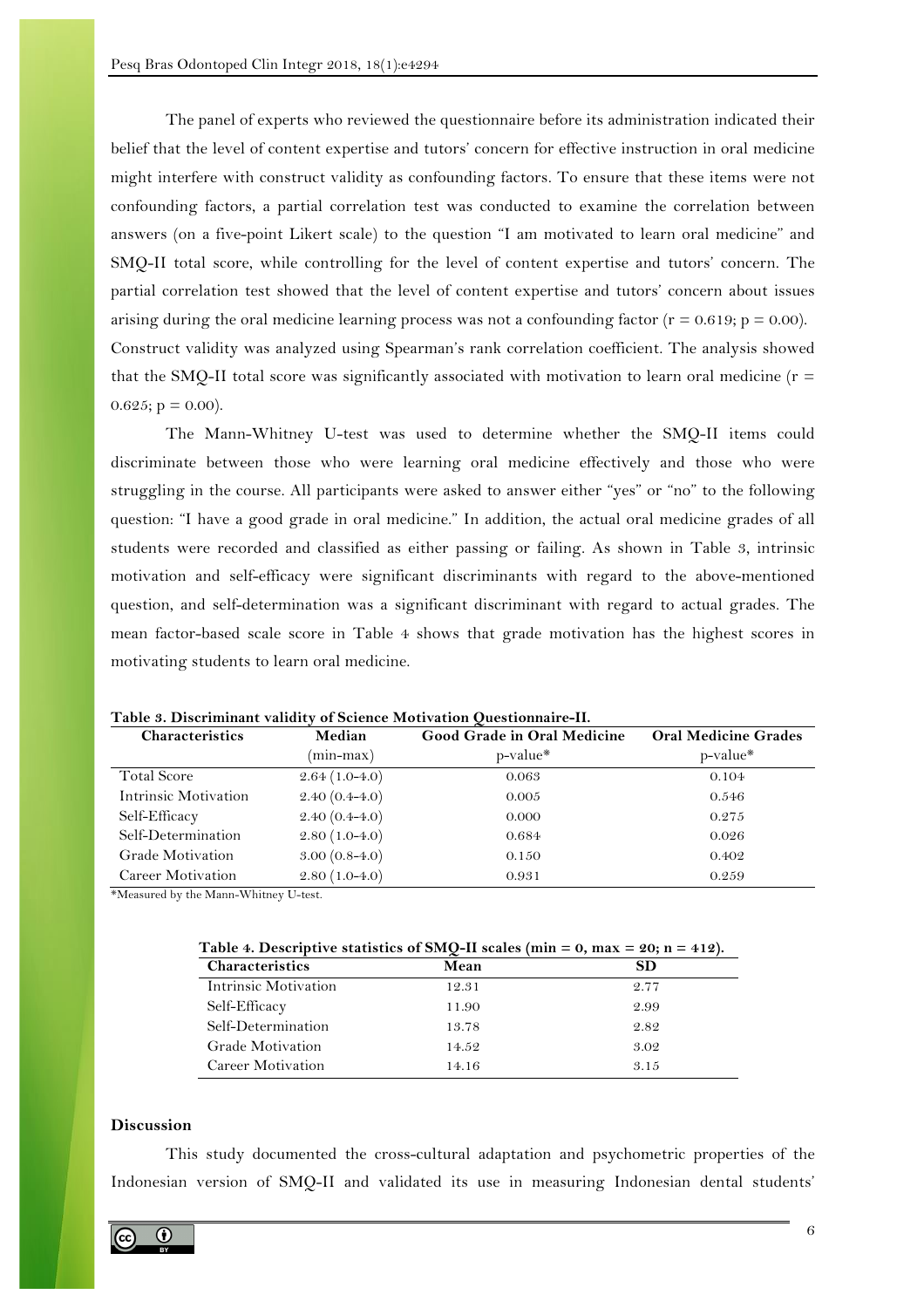motivation to learn oral medicine. A pretest was conducted with a small group representing the real study population to identify potential problems with the questionnaire's content, including any unfamiliar terms, sentences that could be misinterpreted, and overall clarity of the questionnaire. The results with the main population showed that this version has excellent reproducibility for the total score and for each of the five components of motivation measured, with good internal consistency. The results also showed semantic equivalence between the English and Indonesian SMQ-II versions. The analysis of the study population demonstrated that the group was predominantly female, and this is consistent with the proportion of the overall student body in the Faculty of Dentistry at Universitas Indonesia [36]. The age of the population was consistent with the average age of Indonesian university students in their fourth to sixth year.

The SMQ-II psychometric properties were satisfactory and provided strong support for the scale's reliability and validity. Internal consistency was excellent, as shown by the Cronbach's alpha coefficient of 0.923 for the overall questionnaire.

The partial correlation test showed that the level of content expertise and tutors' concern for effective education was not a confounding factor to student motivation. This might be explained by the debatable tutor's and content expertise role in the PBL process [37]. Nonetheless, other studies showed that the tutor's content expertise has certain strategies that effectively meet the PBL goal, which was measured by the learning outcome [38]. Enhancing the content expertise and the tutor's role might improve a student's academic performance because students' motivation partly resulted from their perception of the classroom atmosphere, which connects directly to a teacher's encouraging attitude [38,39].

The total SMQ-II score was significantly associated with motivation to learn oral medicine. These results indicated that the items on the SMQ-II Indonesian version could adequately measure aspects of motivation.

The discriminant validity test found that the total SMQ-II score could not discriminate between those who reported having good grades in oral medicine and those who did not. However, the components of intrinsic motivation and self-efficacy could discriminate between these groups of students. This result is consistent with the theory that intrinsic motivation is reflected in a student's willingness to study hard and pursue a specialty [40-44]. The self-determination component of SMQ-II discriminated between passing and failing students. This finding is consistent with the selfdetermination theory: those who have a genuine interest in a subject also have a higher level of selfdetermination, which could lead to better performance [40-43].

SMQ-II, which is the updated version of SMQ, is used widely and has been translated into several languages, including Spanish, Greek, Chinese, Dutch, German, Japanese, Korean, Russian, and Turkish [8,23,24]. The questionnaire has also been applied in numerous subjects, including science and non-science subjects  $[2,8,13,14,23,45]$ . Regarding these facts, the importance of having a validated Indonesian version of SMQ-II is so that other subjects can use this questionnaire to measure student motivation to learn the subject; it also enables global comparisons of SMQ-II studies.

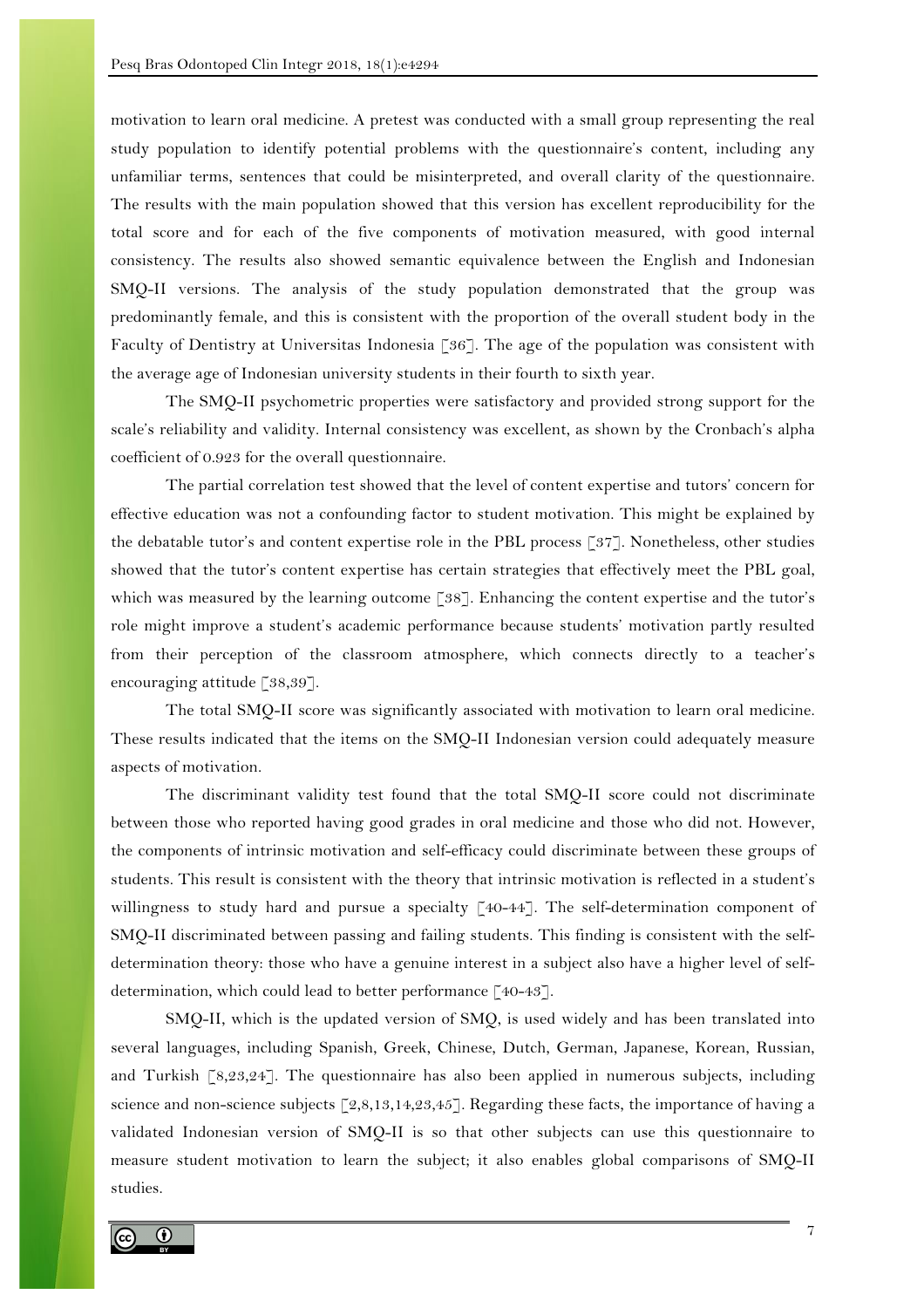#### **Conclusion**

The results of this study cannot be immediately generalized to the general population of Indonesia's dental students, because it was based only on students from Universitas Indonesia. However, the successful cross-cultural adaptation of the Indonesian SMQ-II version with acceptable validity and reliability permits us to further explore the overall motivation of Indonesian dental students to learn oral medicine, the relationship between their motivation and study outcomes, and the influence of motivation on long-term learning, as has been done in other areas of medical education.

#### **References**

1. Ormrod JE, Anderman EM, Anderman L. Educational Psychology: Developing Learners. 9th. ed. London: Pearson Education Limited, 2017.

2. Andressa H, Mavrikaki E, Dermitzaki I. Adaptation of the students' motivation towards science learning questionnaire to measure Greek students' motivation towards biology learning. Int J Biol Educ 2015; 4(2):78-93. doi: 10.20876/ijobed.16761.

3. Martin AJ. Examining a multidimensional model of student motivation and engagement using a construct validation approach. J Educ Psychol 2007; 77(2):413-40. doi: 10.1348/000709906X118036.

4. Martin AJ. Building Classroom Success: Eliminating Academic Fear and Failure. London: Continuum, 2010. 240p.

5. White CB, Gruppen LD, Fantone JC. Self-Regulated Learning in Medical Education. In: Swanwick T. Understanding Medical Education: Evidence, Theory and Practice. London: Wiley / Association for the Study of Medical Education, 2010. Chapter 15, p. 271-282.

6. Kusurkar RA, Ten Cate TJ, van Asperen M, Croiset G. Motivation as an independent and a dependent variable in medical education: A review the literature. Med Teach 2011; 33(5):242-62. doi: 10.3109/0142159X.2011.558539.

7. Knevel RJM, Gussy MG, Farmer J, Karimi L. Nepalese dental hygiene and dental students' career choice motivation and plans after graduation: A descriptive cross sectional comparison. BMC Med Educ 2015; 15(1):219. doi: 10.1186/s12909-015-0500-5.

8. Campos-Sánchez A, López-Núñez JA, Carriel V, Martín-Piedra MÁ, Sola T, Alaminos M. Motivational component profiles in university students learning histology: A comparative study between genders and different health science curricula. BMC Med Educ 2014; 14(1):46. doi: 10.1186/1472-6920-14-46.

9. Fredricks JA, Bumenfeld PC, Paris A. School engagement. Potential of the concept, state of the evidence. Rev Educ Res 2004; 74(1):59-109. doi: 10.3102/00346543074001059.

10. Ladd GW, Dinella LM. Continuity and change in early school engagement: Predictive of children's achievement trajectories from first to eighth grade?. J Educ Psychol 2009; 101(1):190-206. doi: 10.1037/a0013153.

11. Lee JQ, McInerney DM, Liem GA, Ortiga YP. The relationship between future goals and achievement goal orientations: An intrinsic-extrinsic motivation perspective. Contemp Educ Psychol 2010; 35(4):264-79. doi: 10.1016/j.cedpsych.2010.04.004.

12. Heiligers PJM. Gender differences in medical students' motives and career choice. BMC Med Educ 2012; 12(1):82. doi: 10.1186/1472-6920-12-82.

13. Sevinç B, Özmen H, Yiğit N. Investigation of primary students' motivation levels towards science learning. Sci Educ Int 2011; 22(3):218-32. doi: 10.1007/s11274-015-1903-5.

14. Zeyer A. Motivation to learn science and cognitive style. Eur J Math Sci Technol Educ 2010; 6(2):123-30. doi: 10.12973/ejmste/75233.

15. Bryan RR, Glynn SM, Kittleson JM. Motivation, achievement, and advanced placement intent of high school students learning science. Sci Edu 2011; 95(6):1049-65. doi: 10.1002/sce.20462.

16. Glynn SM, Brickman P, Armstrong N, Taasoobshirazi G. Science motivation questionnaire II: Validation with science majors and nonscience majors. J Res Sci Teach 2011; 48(10):1159-76. doi: 10.1002/tea.20442.

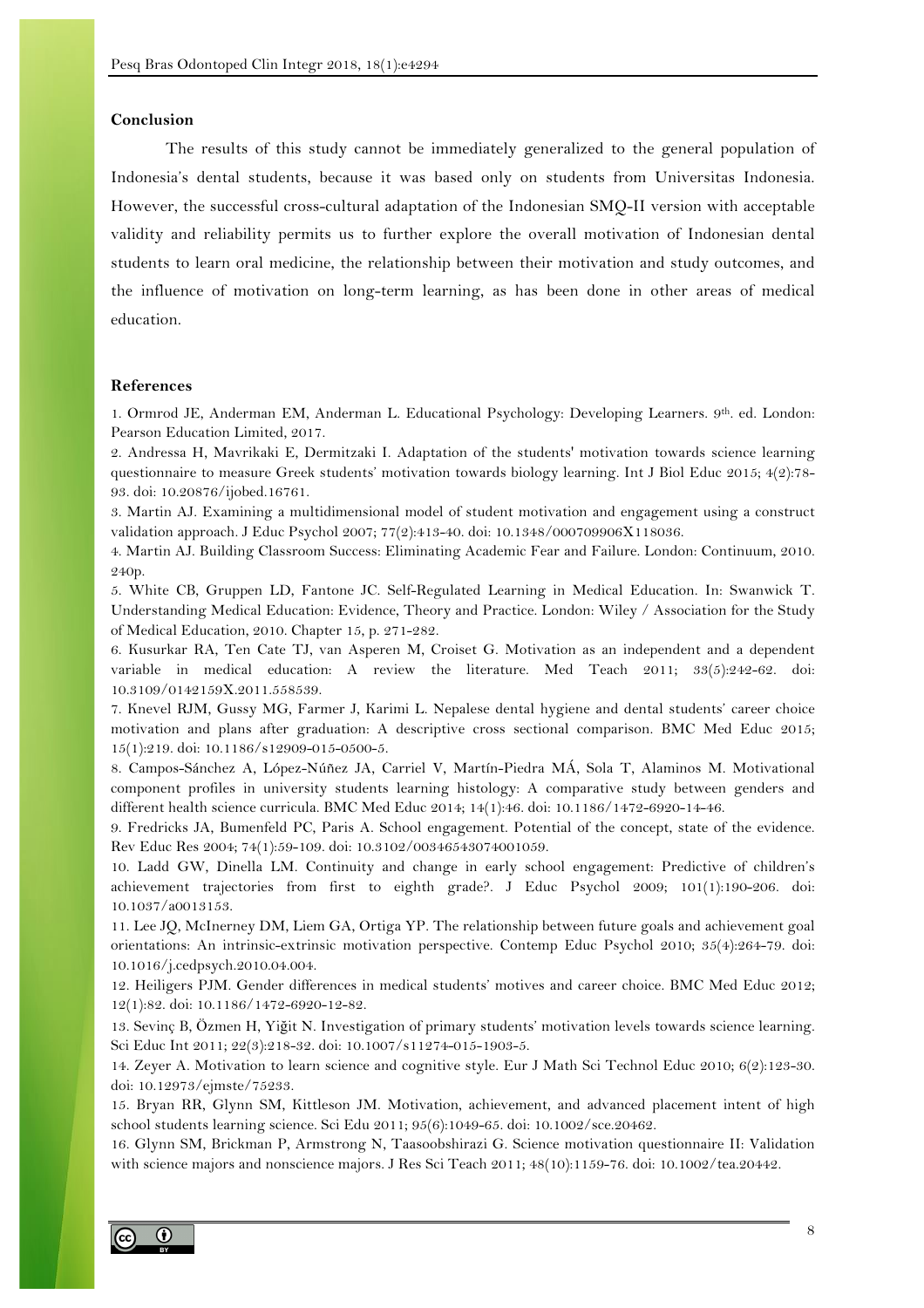17. Black AE, Deci EL. The effects of instructors' autonomy support and students' autonomous motivation on learning organic chemistry: A self-determination theory perspective. Sci Edu 2000; 84(6):740-56. doi: 10.1002/1098-237X(200011)84:6<740::AID-SCE4>3.0.CO;2-3.

18. Baldwin J, Ebert-May D, Burns D. The development of a college biology self-efficacy instrument for nonmajors. Sci Edu 1999; 83(4):397-408.

19. Lawson AE, Banks DL, Logvin M. Self-efficacy, reasoning ability, and achievement in college biology. J Res Sci Teach 2007; 44(5):706-24. doi: 10.1002/tea.20172.

20. Pintrich PR, Smith DAF, Garcia T, Mckeachie WJ. Reliability and predictive validity of the motivated strategies for learning questionnaire [MSLQ]. Educ Psychol Meas 1993; 53(3):801. doi: 10.1177/0013164493053003024.

21. Glynn SM, Taasoobshirazi G, Brickman P. Science motivation questionnaire: Construct validation with nonscience majors. J Res Sci Teach 2009; 46(2):127-46. doi: 10.1002/tea.20267.

22. Tuan HL, Chin CC, Shieh SH. The development of a questionnaire to measure students' motivation towards science learning. Int J Sci Educ 2005; 27(6):639-54. doi: 10.1080/0950069042000323737.

23. Saltaa K, Koulougliotis D. Assessing motivation to learn chemistry: Adaptation and validation of Science Motivation Questionnaire II with Greek secondary school students. Chem Educ Res Pract 2015; 16(2):237-50. doi: 10.1080/0950069042000323737.

24. University of Georgia: Science Motivation Questionnaire II. Available at: https://coe.uga.edu/assets/downloads/mse/smqii-glynn.pdf. [Accessed May 16, 2017].

25. Glick M, Greenberg MS, Jontell M, Ship JA. Introduction to Oral Medicine and Oral Diagnosis: Evaluation of the Dental Patient in Burket's Oral Medicine. 12th. ed. USA: People's Medical Publishing House, 2012.

26. Ali MA, Joseph BK, Sundaram DB. Dental students' ability to detect and diagnose oral mucosal lesions. J Dent Educ 2015; 79(2):140-5.

27. Ariani N, Mursid S, Odang RW, Sukotjo C, Kusdhany LS. Indonesian undergraduate dental student' perception toward implant treatment and education. J Investig Clin Dent 2013; 4(2):107-12. doi: 10.1111/j.2041-1626.2012.00166.x.

28. Rethman MP, Carpenter W, Cohen EE, Epstein J, Evans CA, Flaitz CM, et al. Evidence-based clinical recommendations regarding screening for oral squamous cell carcinomas. J Am Dent Assoc 2010; 141(5):509- 20. doi: 10.14219/jada.archive.2010.0223.

29. Mignogna MD, Fedele S. Oral cancer screening: 5 minutes to save a life. Lancet 2005; 365(9475):1905-6. doi: 10.1016/S0140-6736(05)66635-4.

30. Kondori I, Mottin RW, Laskin DM. Accuracy of dentists in the clinical diagnosis of oral lesions. Quintessence Int 2011; 42(7):575-7.

31. Schmidt HG, Rotgans JI, Yew EHJ. The process of problem-based learning: What works and why. Med Educ 2011; 45(8):792-806. doi: 10.1111/j.1365-2923.2011.04035.x.

32. Maudsley G. Roles and responsibilities of the problem-based learning tutor in the undergraduate medical curriculum. BMJ 1999; 318(7184):657-61.

33. Hmelo-Silver CE. Problem-based learning: What and how do students learn? Educ Psychol Rev 2004; 16(3):235-66. doi: 10.1023/B:EDPR.0000034022.16470.f3.

34. Guillemin F, Bombardier C, Beaton D. Cross-cultural adaptation of health-related quality of life measures: Literature review and proposed guidelines. J Clin Epidemiol 1993; 46(12):1417-32. doi: 10.1016/0895- 4356(93)90142-N.

35. van Widenfelt BM, Treffers PD, de Beurs E, Siebelink BM, Koudijs E. Translation and cross-cultural adaptation of assessment instruments used in psychological research with children and families. Clin Child Fam Psychol Rev 2005; 8(2):135-47. doi: 10.1007/s10567-005-4752-1.

36. Leary H, Walker A, Shelton BE, Fitt MH. Exploring the relationships between tutor background, tutor training and student learning: A problem based learning meta-analysis. Interdisc J Problem-based Learn 2013; 7(1):40-66. doi: 10.7771/1541-5015.1331.

37. Hmelo-Silver CE, Barrows HS. Goals and strategies of a problem-based learning facilitator Interdisc J Problem-based Learn 2006; 1(1):21-39. doi: 10.7771/1541-5015.1004.

38. Richardson M, Abraham C. Psychological correlates of university students' academic performance: A systematic review and meta-analysis. Psychol Bull 2012; 138(2):353-87. doi: 10.1037/a0026838.